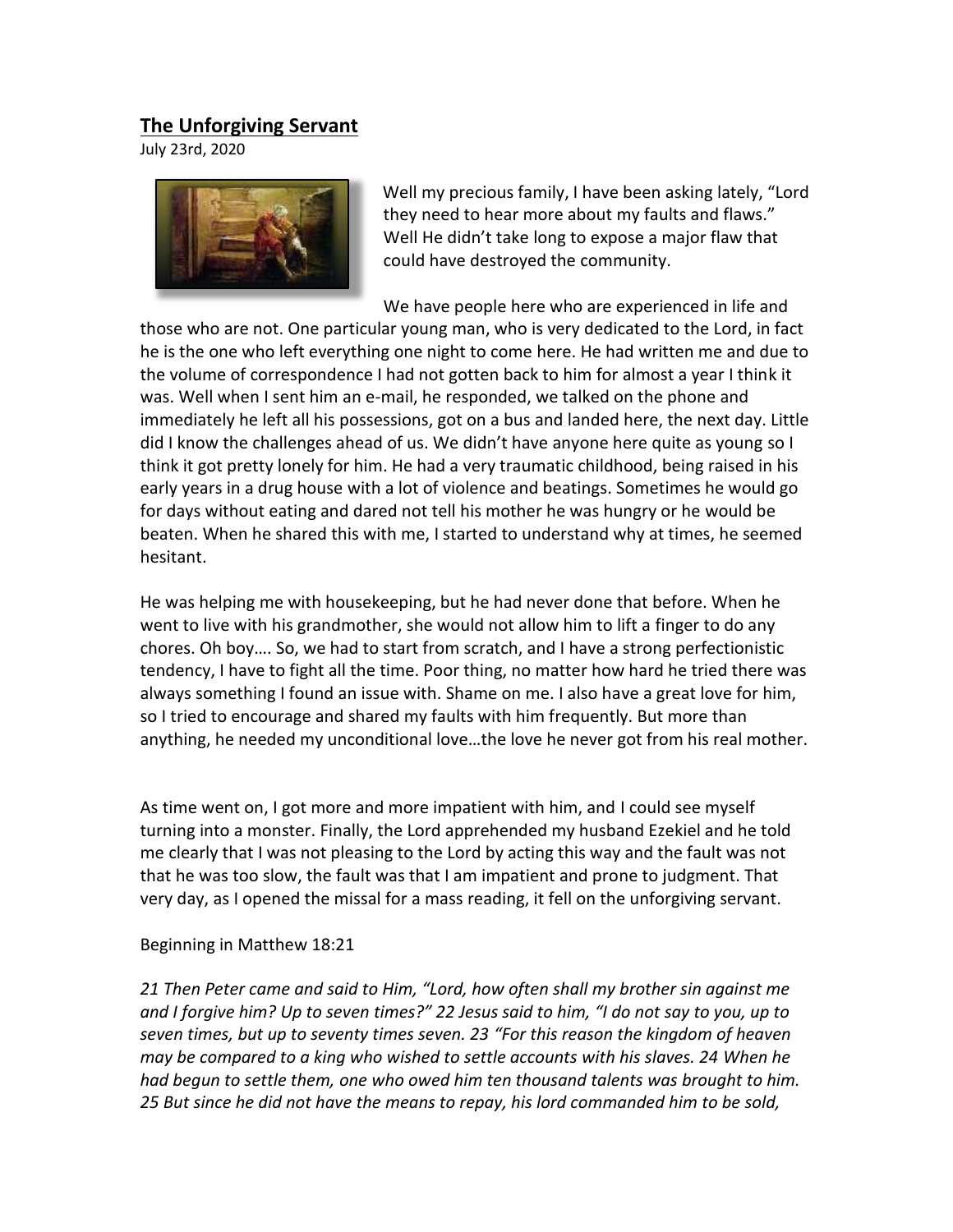*along with his wife and children and all that he had, and repayment to be made. 26 So the slave fell to the ground and prostrated himself before him, saying, 'Have patience with me and I will repay you everything.' 27 And the lord of that slave felt compassion and released him and forgave him the debt.* 

*28 But that slave went out and found one of his fellow slaves who owed him a hundred denarii; and he seized him and began to choke him, saying, 'Pay back what you owe.' 29 So his fellow slave fell to the ground and began to plead with him, saying, 'Have patience with me and I will repay you.' 30 But he was unwilling and went and threw him in prison until he should pay back what was owed. 31 So when his fellow slaves saw what had happened, they were deeply grieved and came and reported to their lord all that had happened. 32 Then summoning him, his lord said to him, 'You wicked slave, I forgave you all that debt because you pleaded with me. 33 Should you not also have had mercy on your fellow slave, in the same way that I had mercy on you?' 34 And his lord, moved with anger, handed him over to the torturers until he should repay all that was owed him. 35 My heavenly Father will also do the same to you, if each of you does not forgive his brother from your heart."*

Community is not about what you accomplish, it is about the journey of brotherly love and being transformed into little Christs…as I demonstrated with My life, My love, forgiveness and patience with others, so must you do the same. You cannot lead without compassion and understanding. You must always put yourself in the other's shoes and walk in deep understanding.

Your patience with others must be as deep and inexhaustible as My patience with you. As the shepherd is, so go the sheep. Because of your serious fault of impatience, you are showing others how they too should act towards their brothers and sisters. This was to be a major entrance point for a critical spirit to take over the community. You must not allow any foothold of judgment to enter in Clare. And you know I just want to make a comment here, this thing grew in me. It was strong. I could feel a very strong reaction and a constant deep reaction to this person. It was ugly, it was really ugly and it was strong and it struck me why is this so strong and the reason it was strong it was because it was a demon, it was demonic and it was put in motion to divide the community. Jesus continued, beloved, this is not a scolding this is warning to keep your heart loving and pure even as My Mother's because what you do teaches others to do the same. This is how Satan works, he finds your weaknesses and character flaws and plays them until you are in a full-scale war with your flesh, you are covered in effluent and it is spilling out over others. Impatience comes from self-interest. You want something done well and quickly, yet community life is not about getting things done but about brotherly love and this is what I do with you Clare, and so you must do this unto others.

Look at the cause, understand the forces at work, make exceptions to accommodate the slow response and lack of enthusiasm. Go for the root of the problem as I know you try to do. Provide remedies, especially with time to reform. Weight the pros and cons,